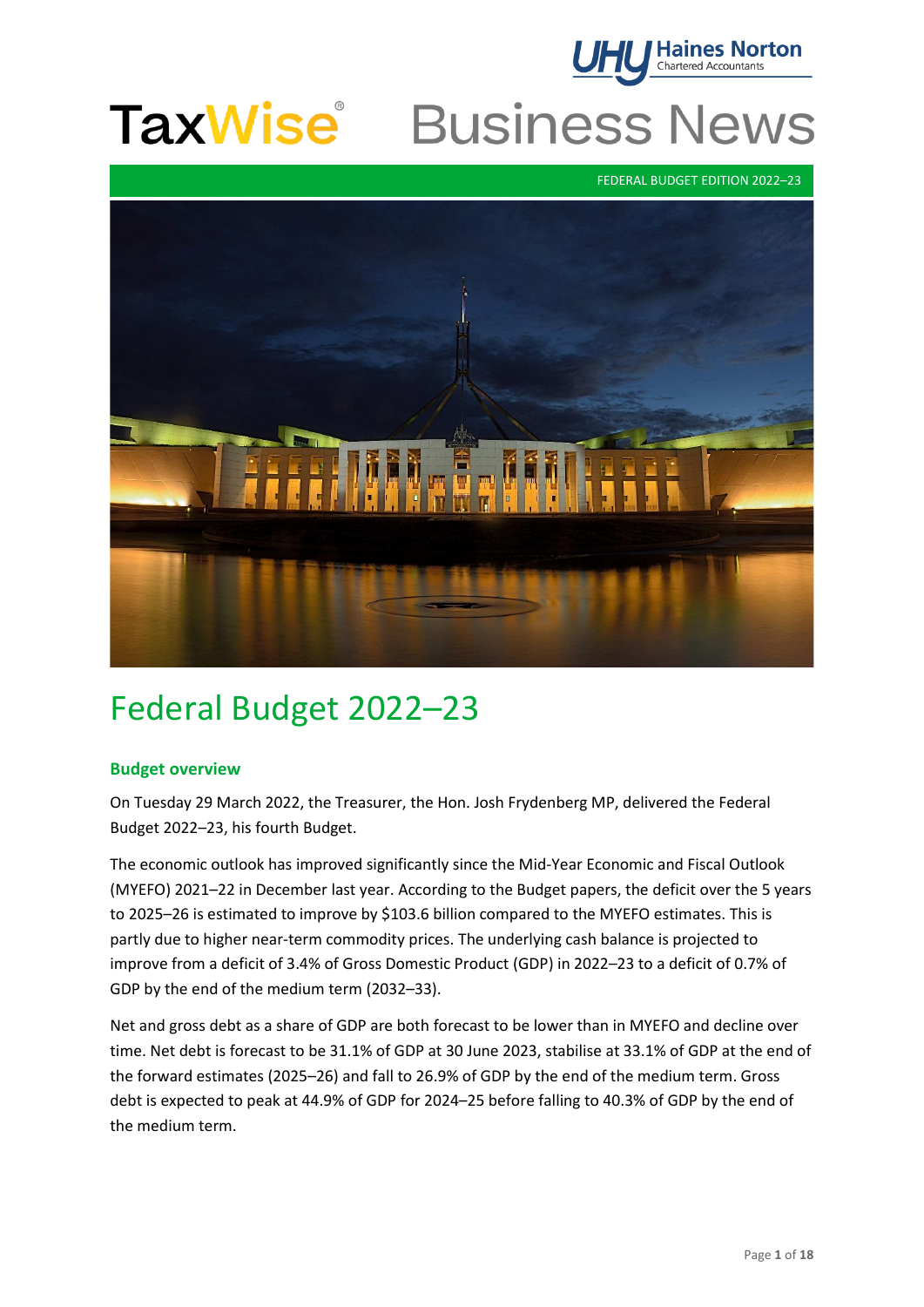Budget forecasts assume prices of key exports will drop from the current high levels to levels more consistent with long-term fundamentals by the end of September this year. However, the Treasurer said that if the current high prices stay in place for the next six months, 'that will be worth an additional A\$30 billion to the budget bottom line'.

One eye-catching figure — the cost of direct economic support in response to the COVID-19 pandemic — is \$314 billion.

Is it an election Budget? Some measures — the 50% temporary reduction in the fuel excise, one-off \$250 payments to income support recipients and a \$450 increase in the amount of the Low and Middle Income tax offset (LMITO) for 2021–22 — could be vote winners. However, they are not permanent measures and many taxpayers will pay more tax in 2022–23 because the Government has not extended the LMITO beyond 2021–22. We will leave it to the commentators to discuss the Budget's impact on the upcoming Federal election.

If you want to read the Budget papers, you can find them at [budget.gov.au](http://www.budget.gov.au/).



# Big picture highlights

The big picture highlights of this year's Budget are:

**Deficit**: \$79.8 billion (3.5% of GDP) for 2021–22, forecast to fall to \$78 billion (3.4% of GDP) for 2022– 23 and to \$43.1 billion (1.6% of GDP) at the end of the forward estimates (2025–26).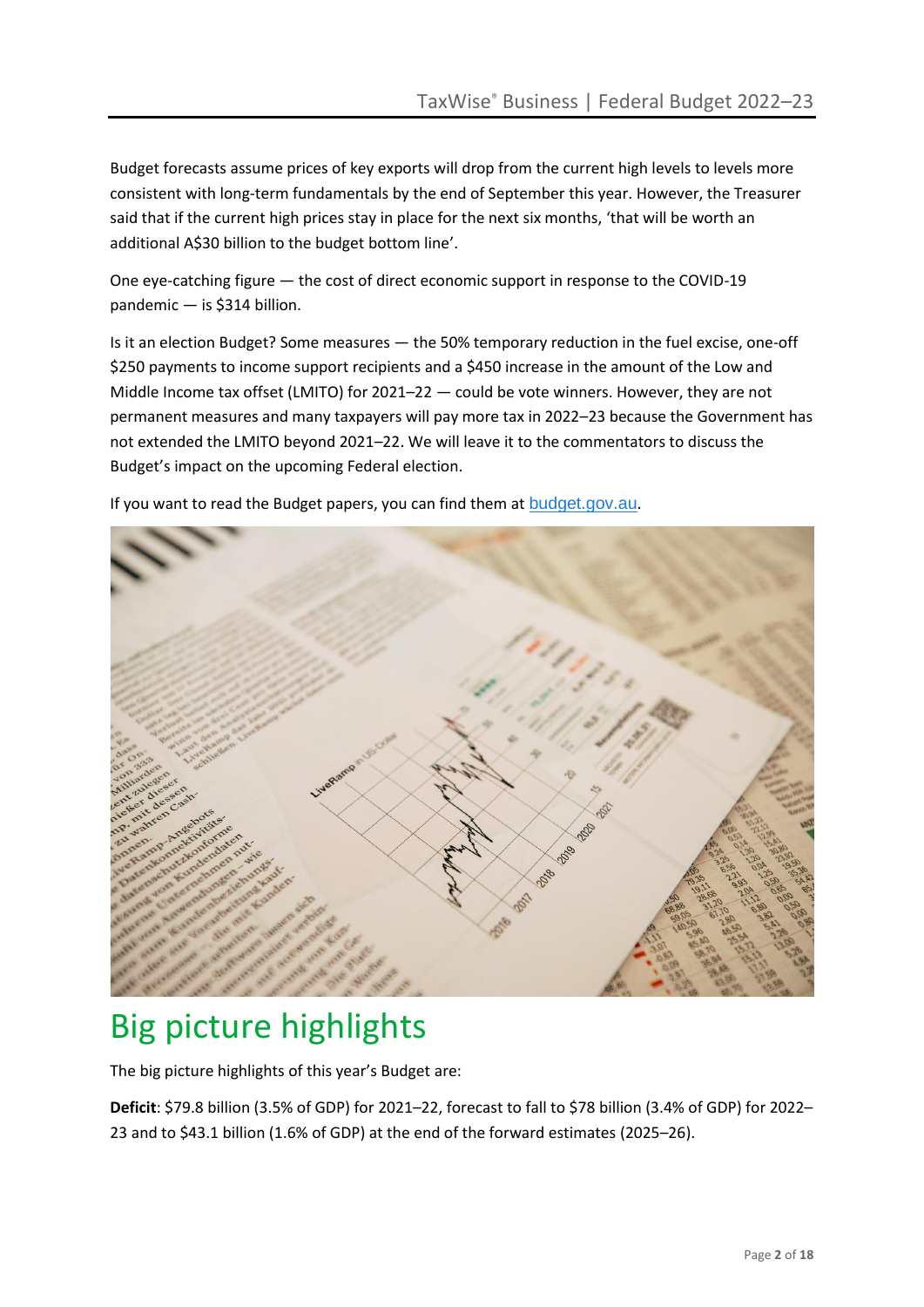**Gross debt**: \$906 billion (39.5% of GDP) for 2021–22, forecast to rise to \$977 billion (42.5% of GDP) for 2022–23, peak at 1.117 trillion (44.9% of GDP) for 2024–25 and fall to \$1.169 trillion (44.7% of GDP) for 2025–26.

**Net debt**: \$631.5 billion (27.6% of GDP) for 2021–22, forecast to rise to \$714.9 billion (31.1% of GDP) for 2022–23 and to \$864.7 billion (33.1% of GDP) for 2025–26.

**Economic growth**: real GDP is forecast to grow by 4.25% in 2021–22, by 3.5% in 2022–23 and by 2.5% in 2023–24, 2024–25 and 2025–26.

**Unemployment**: the unemployment rate is forecast to fall from 4% (in February 2022) to 3.75% in the September quarter this year and to hover around 3.75% to 4% until the end of 2025–26.

**Wages**: wages are forecast to increase but by less than the inflation rate in 2021–22 and by about 0.25% higher than the inflation rate over the forward estimates.

**Total tax receipts**: expected to be \$512.5 billion (22.4% of GDP) for 2021–22 and forecast to be \$508.4 billion (22.1% of GDP) for 2022–23, rising to \$598 billion (22.9% of GDP) for 2025–26.

**Total expenses**: expected to be \$639.6 billion (27.9% of GDP) for 2021–22 and forecast to be \$628.5 billion for 2022–23 (27.3% of GDP), rising to \$686.8 billion (26.3% of GDP) for 2025–26.

# Tax and super highlights

The tax and superannuation highlights in the Budget include:

- **▪** the Low and Middle Income tax offset (LMITO) will increase for 2021–22 by \$420 (but will not be extended beyond 2021–22);
- **▪** the 50% reduction in the minimum drawdown requirements for superannuation pensions will be extended for a further year to 30 June 2023;

![](_page_2_Picture_12.jpeg)

**▪** the fuel excise (and exciseequivalent customs duty) will be reduced by 50% for 6 months from 30 March 2022 (but not for aviation fuels);

businesses with aggregated annual turnover of less than \$50 million will be able to deduct 120% of eligible expenditure incurred from 7:30pm AEDT on 29 March 2022 to 30 June 2024 on external training courses provided to employees;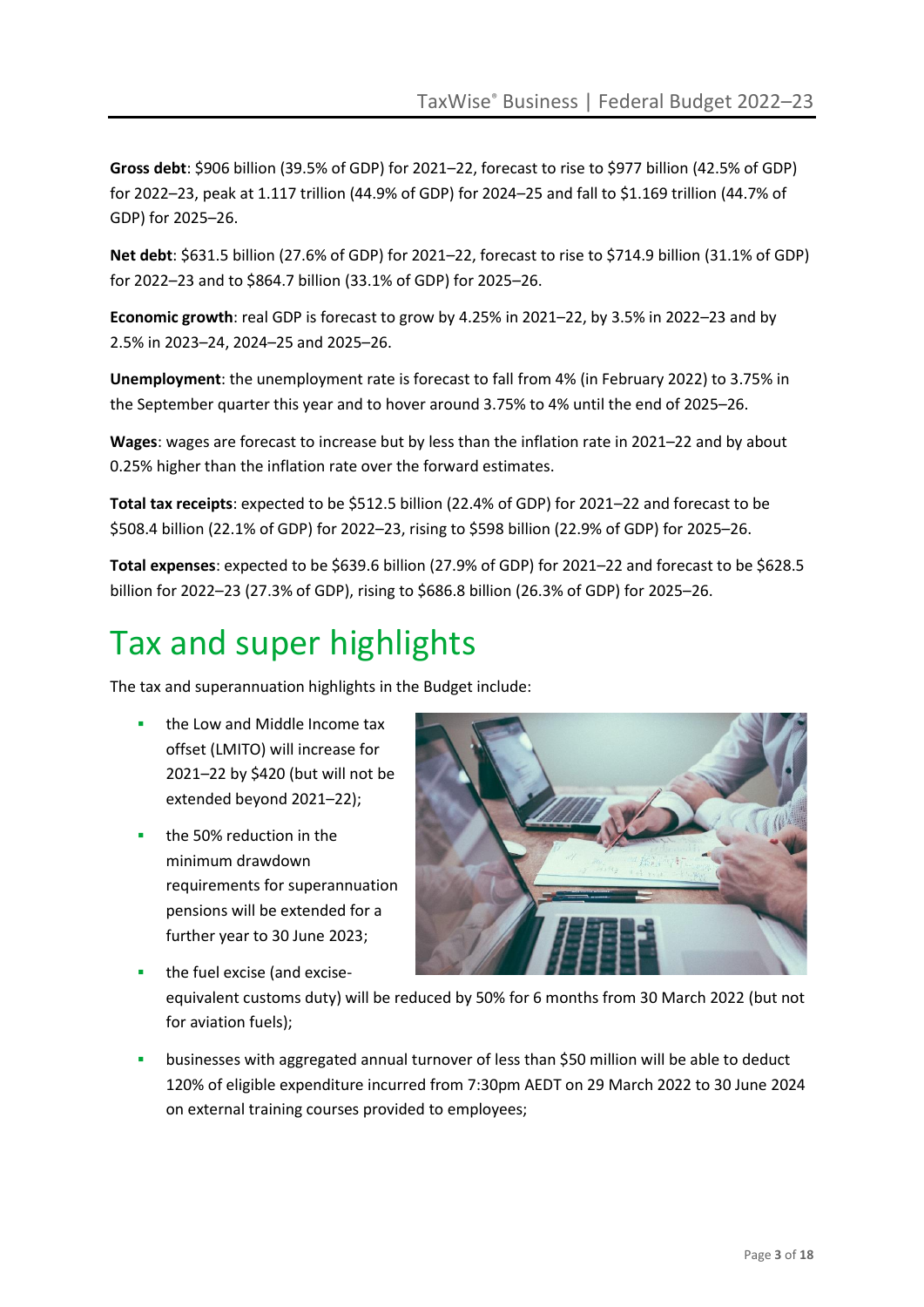- **■** businesses with aggregated annual turnover of less than \$50 million will be able to deduct 120% of the costs incurred from 7:30pm AEDT on 29 March 2022 to 30 June 2023 on business expenses and depreciating assets that support their digital adoption, such as portable payment devices, cyber security systems or subscriptions to cloud-based services (subject to an annual cap of \$100,000);
- **▪** the PAYG instalment GDP uplift factor for 2022–23 will be 2% (instead of 10%);
- **■** the patent box regime (currently before Parliament) will be extended to low emissions technology and the agricultural sector;
- a number of State COVID-19 business support grants will not be taxable;
- **▪** the proceeds from the sale of Australian Carbon Credit Units and biodiversity certificates generated from on-farm activities will be treated as primary production income for the purposes of tax averaging and the farm management deposits scheme, from 1 July 2022; and
- companies will be able to choose to have their PAYG instalments calculated on the basis of current financial performance.

![](_page_3_Picture_7.jpeg)

### Budget measures for individuals

These are the Budget tax and superannuation measures that will affect individuals.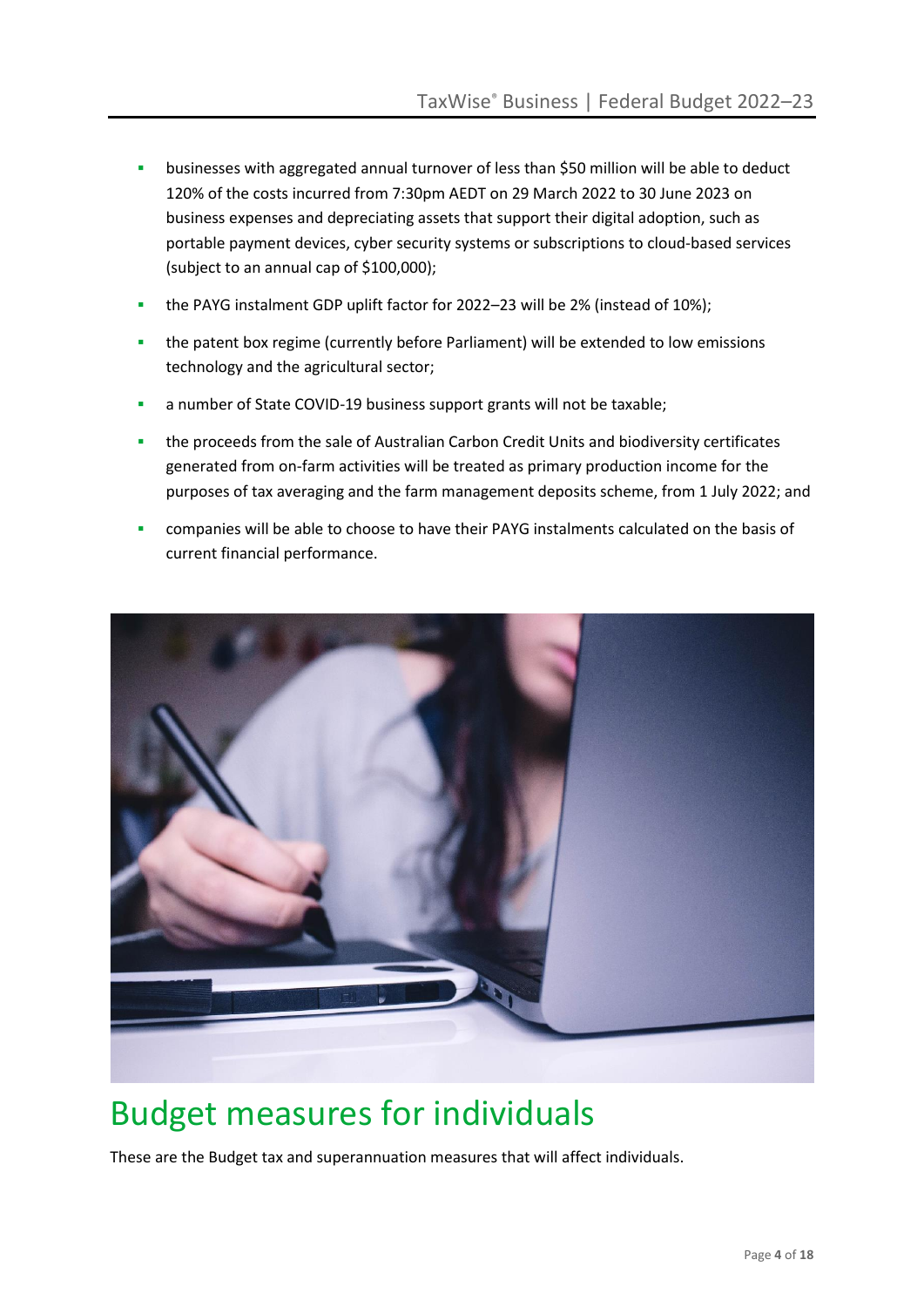#### **Low and Middle Income tax offset increased**

The Low and Middle Income tax offset (LMITO) will be increased by \$420 for the 2021–22 income year. This will increase the base amount of LMITO for an individual to \$675 and the maximum amount to \$1,500.

The relevant thresholds are unchanged — the maximum amount will continue to be available where taxable income exceeds \$37,000 but does not exceed \$90,000; and LMITO ceases to be available once taxable income reaches \$126,000. Importantly, the \$420 will be paid to anyone who is entitled to the LMITO (other than those who do not require the full offset to reduce their tax liability to zero), even those whose taxable income is in the \$90,000 to \$126,000 range.

This measure is estimated to cost \$4.1 billion.

There was pre-Budget speculation whether the LMITO may be extended for another 12 months. However, the Government did not announce an extension. So, based on the current law, taxpayers with taxable income up to \$126,000 (especially those in the \$37,001–\$90,000 bracket) will pay more income tax in 2022–23.

The Low Income tax offset (LITO) has not been affected. The maximum amount of the LITO is \$700 for taxable incomes up to \$37,500. There is no entitlement to LITO once taxable income reaches \$66,667.

#### **Medicare levy thresholds**

The Medicare levy low-income threshold for singles for 2021–22 is \$23,365 (\$23,226 for 2020–21). The family income threshold is \$39,402 (\$39,167 for 2020–21), increasing by \$3,619 for each dependent child or student (\$3,597 for 2020–21).

For single seniors and pensioners who are eligible for the senior Australians and pensioners tax offset (SAPTO), the Medicare levy low-income threshold for 2021–22 is \$36,925 (\$36,705 for 2020–21). The family threshold for seniors and pensioners eligible for SAPTO is \$51,401 (\$51,094 for 2020–21). The threshold increases by \$3,619 for each dependent child or student (\$3,597 for 2020–21).

#### **No changes to tax rates**

There were no changes to the personal income tax rates. As a reminder, the rates in the table below apply for the 2021–22, 2022–23 and 2023–24 income years.

| Taxable income      | Tax rate |
|---------------------|----------|
| Up to \$18,200      | Nil      |
| \$18,201-\$45,000   | 19%      |
| \$45,001-\$120,000  | 32.5%    |
| \$120,001-\$180,000 | 37%      |
| \$180,001 and over  | 45%      |

*Income tax rates 2021–22 to 2023–24 — residents*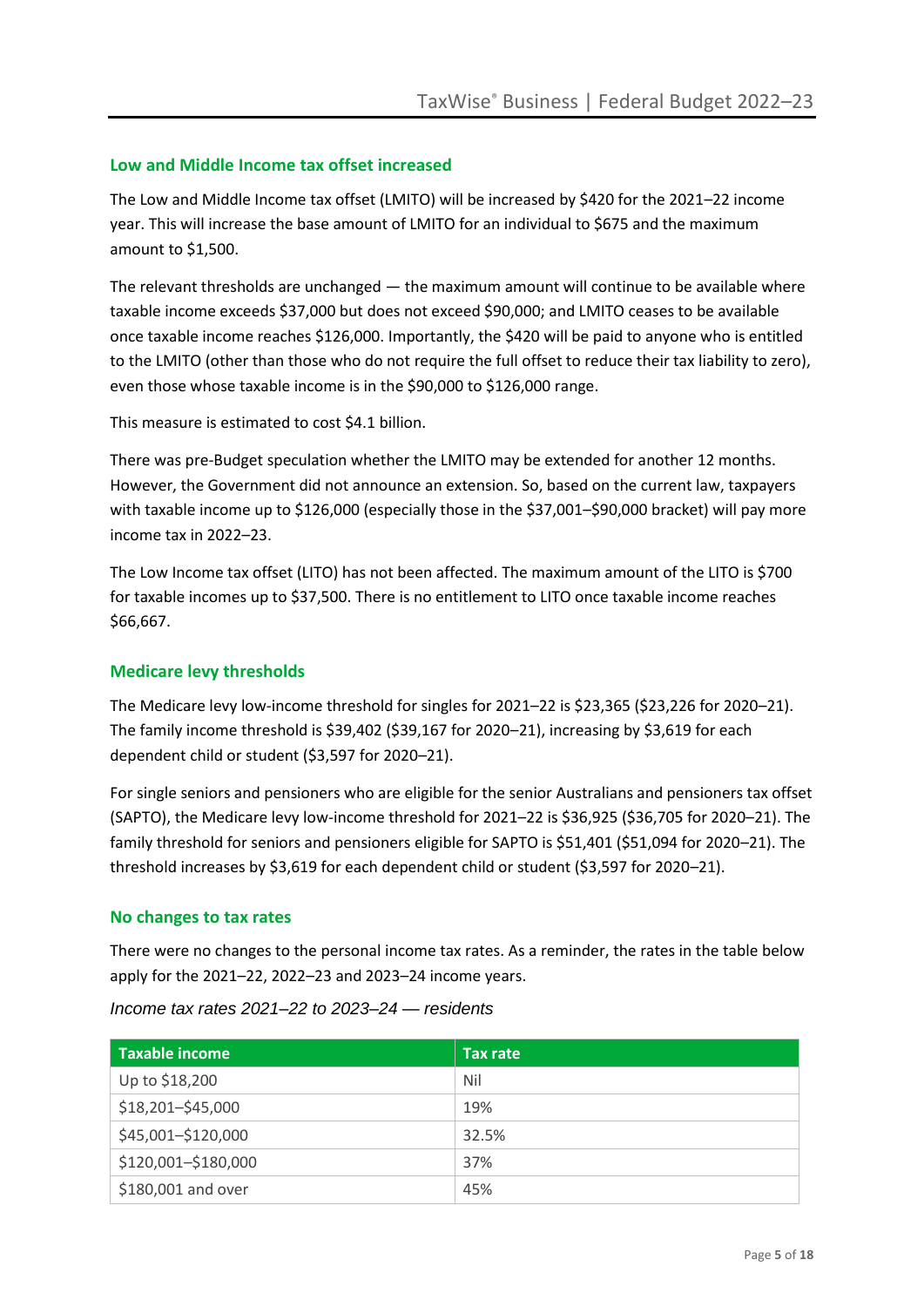The Stage 3 rates legislated to apply from 2024–25 are also unchanged. From 2024–25, there will be a single rate (30%) for taxable income between \$45,001 and \$200,000, replacing the current 32.5% and 37% rates.

#### **Deduction for COVID-19 tests**

The Budget papers confirm that the costs of purchasing a COVID-19 test for a work-related purpose will be tax deductible for individuals (from 1 July 2021). This was previously announced on 8 February 2022.

#### **Temporary reduction in superannuation minimum drawdown rates extended**

The Government will extend the 50% temporary reduction in the minimum drawdown requirements for account-based pensions and similar products for a further year to 30 June 2023. See the table below.

The minimum drawdown requirements determine the minimum amount of a pension that a retiree has to draw from their superannuation in order to qualify for tax concessions.

| <b>Minimum annual drawdowns</b> |                                          |                                                                                    |
|---------------------------------|------------------------------------------|------------------------------------------------------------------------------------|
| Age of beneficiary<br>(years)   | <b>Standard percentage</b><br>factor (%) | Minimum drawdown for 2021-22 and 2022-23<br>(after temporary 50% reduction)<br>(%) |
| $0 - 64$                        | 4                                        | $\overline{2}$                                                                     |
| $65 - 74$                       | 5                                        | 2.5                                                                                |
| $75 - 79$                       | 6                                        | 3                                                                                  |
| $80 - 84$                       | 7                                        | 3.5                                                                                |
| $85 - 89$                       | 9                                        | 4.5                                                                                |
| $90 - 94$                       | 11                                       | 5.5                                                                                |
| $95+$                           | 14                                       | $\overline{7}$                                                                     |

#### **New deductible donations**

The Government announced the following organisations (DGRs) will be eligible to receive tax deductible donations:

**▪** Melbourne Business School Ltd – from 1 July 2022;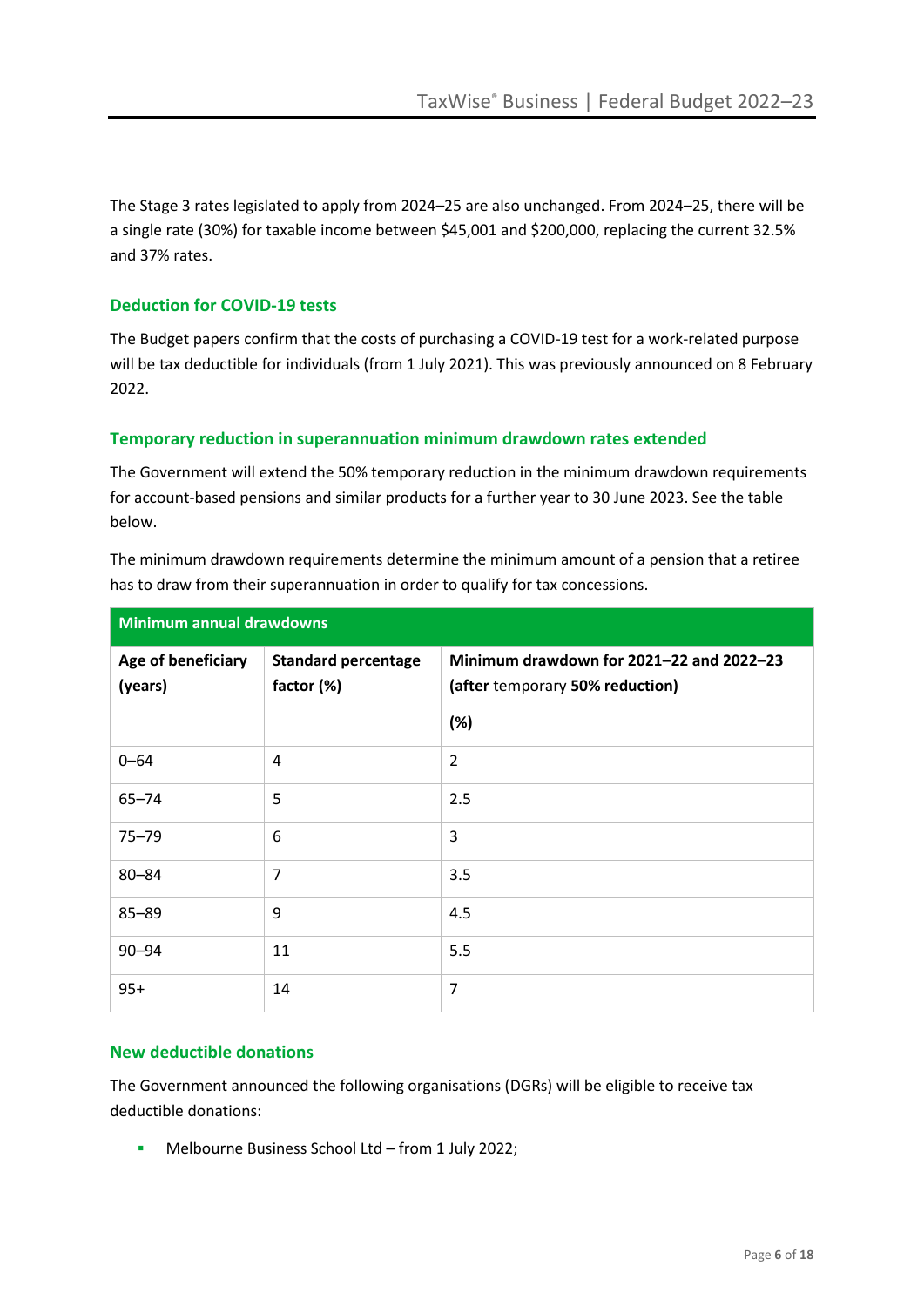- **▪** Advance Global Australians Ltd from 1 July 2022 to 30 June 2027 (although it needs to be listed with the ACNC first);
- **▪** Leaders Institute South Australia Inc from 1 July 2022 to 30 June 2027;
- **▪** St Patrick's Cathedral Melbourne Restoration Fund from 1 July 2022 to 30 June 2027;
- up to 28 entities related to community foundations affiliated with the peak body Community Foundations Australia – from 1 July 2022 to 30 June 2027.

Community foundation-related entities will not be listed unless their governing rules do not permit a use of funds beyond that permitted for entities endorsed under the DGR categories in the tax law. Entities will also need to demonstrate that they will maintain minimum annual distributions, consistent with the current requirements for ancillary funds.

The Government will also extend the listing of Sydney Chevra Kadisha as a DGR for 2 years from 1 July 2022 to 30 June 2024. The specific listing of Mt Eliza Graduate School of Business and Government Ltd will be removed at the request of the organisation.

Taxpayers may claim an income tax deduction for donations of \$2 or more to DGRs.

#### **Budget measures for businesses**

This section of TaxWise reports Budget measures that affect businesses. Some of these measures were first announced before the Budget was handed down.

#### **Temporary reduction in fuel excise**

The Government will halve the excise and excise-equivalent customs duty rate that applies to petrol and diesel for 6 months. This will reduce the price of petrol and diesel by 22.1 cent a litre.

The excise and excise-equivalent customs duty rates for all other fuel and petroleum-based products, except aviation fuels, will also be reduced by 50% for 6 months.

The temporary reduction will commence from 12.01am on 30 March 2022 and will end at 11.59pm on 28 September 2022.

The Australian Competition and Consumer Commission will monitor the price behaviour of retailers to ensure that the lower excise rate is fully passed on.

This measure is anticipated to cost \$5.6 billion.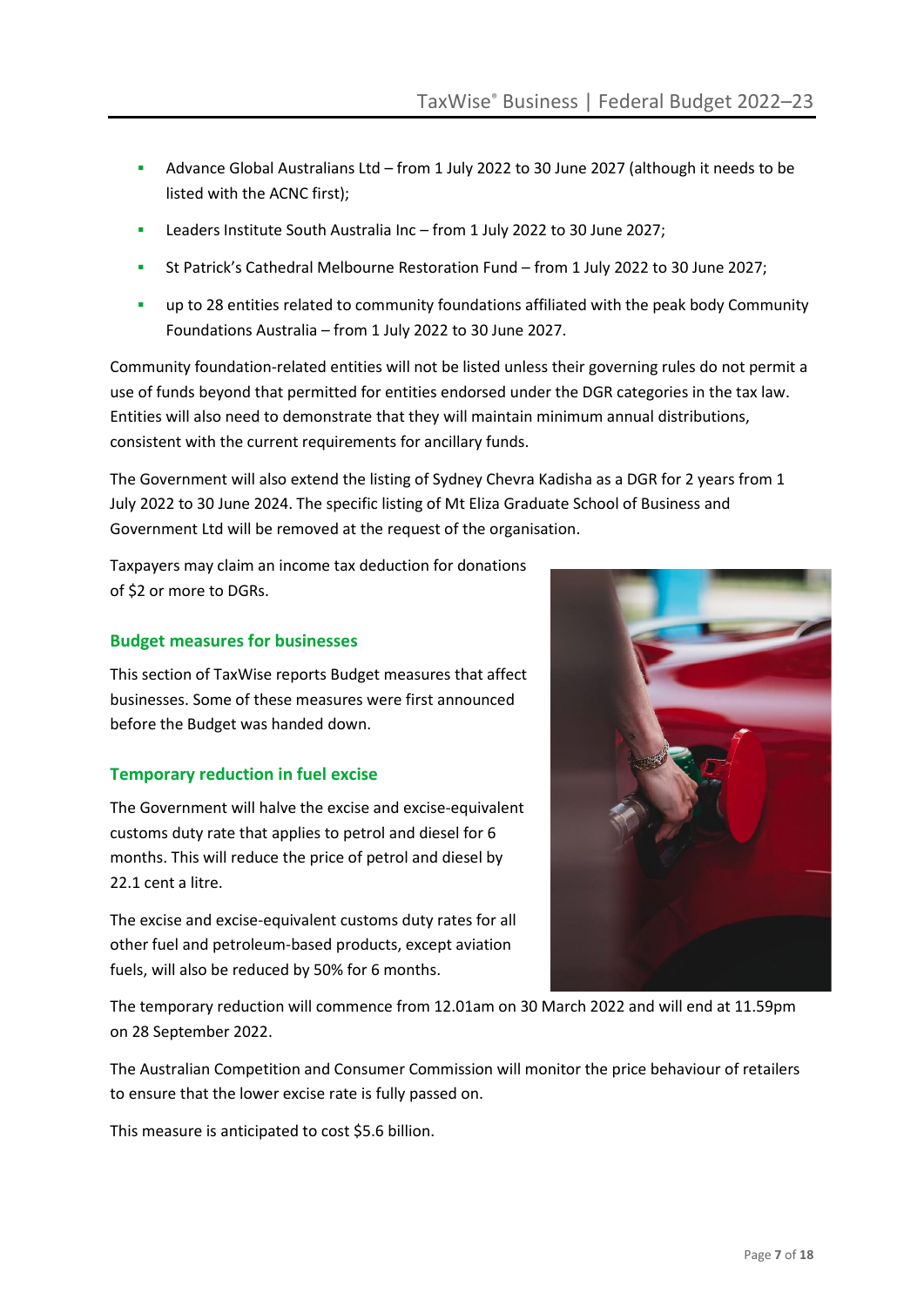#### **Small and medium business – skills and training boost**

The Government will introduce a skills and training boost to support small businesses to train and upskill their employees. The boost will apply to eligible expenditure incurred from 7:30pm (AEDT) on 29 March 2022 (Budget night) until 30 June 2024.

Businesses with aggregated annual turnover of less than \$50 million will be able to deduct an additional 20% of expenditure incurred on external training courses provided to their employees. In other words, for every \$100 of eligible expenditure, the business will get a tax deduction of \$120.

The external training courses will need to be provided to employees in Australia or online, and delivered by entities registered in Australia.

Some exclusions will apply, such as for in-house or on-the-job training and expenditure on external training courses for persons other than employees.

The boost for eligible expenditure incurred by 30 June 2022 will be claimed in tax returns for the 2022–23 income year. The boost for eligible expenditure incurred between 1 July 2022 and 30 June 2024 will be claimed in the income year in which the expenditure is incurred.

This measure is estimated to cost \$550 million.

#### **Small and medium business – technology investment boost**

The Government is introducing a technology investment boost to support digital adoption by small and medium businesses. The boost will apply to eligible expenditure incurred from 7:30pm (AEDT) on 29 March 2022 (Budget night) until 30 June 2023.

Businesses with aggregated annual turnover of less than \$50 million will be able to deduct an additional 20% of the cost incurred on business expenses and depreciating assets that support their digital adoption, such as portable payment devices, cyber security systems or subscriptions to cloudbased services. In other words, for every \$100 of eligible expenditure, the business will get a tax deduction of \$120.

An annual cap will apply in each qualifying income year so that expenditure up to \$100,000 will be eligible for the boost.

The boost for eligible expenditure incurred by 30 June 2022 will be claimed in tax returns for the 2022–23 income year. The boost for eligible expenditure incurred between 1 July 2022 and 30 June 2023 will be claimed in the income year in which the expenditure is incurred.

This measure is estimated to cost \$1 billion.

#### **PAYG and GST instalments – uplift factor**

The GDP uplift factor for PAYG instalments will be 2% (instead of 10%) for 2022–23 (it was 0% for 2021–22). This will apply to businesses with aggregated annual turnover of less than \$50 million.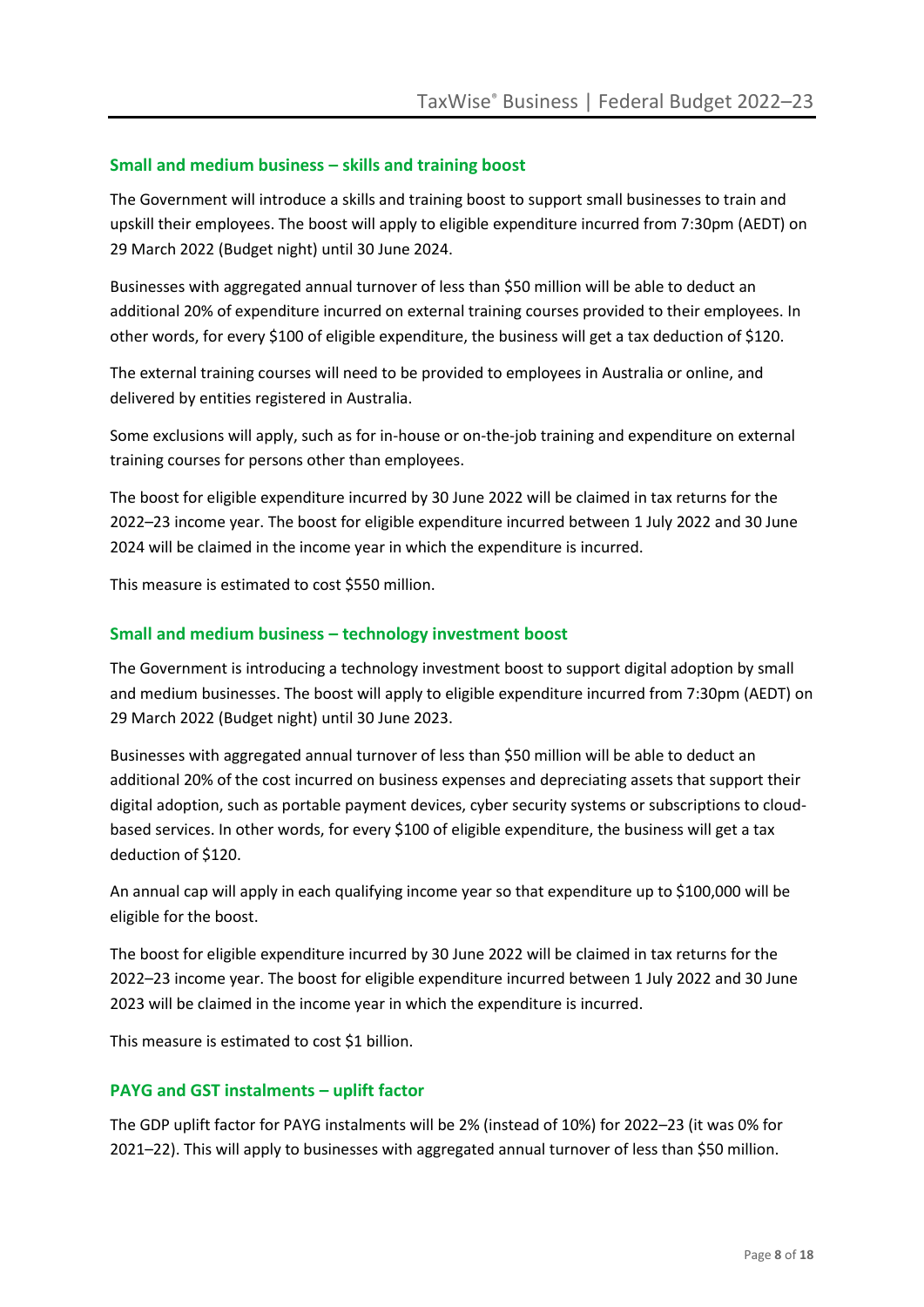The GDP uplift factor for GST instalments (for entities that report GST annually but pay quarterly) will also be 2% for 2022–23. This will apply to eligible businesses with aggregated annual turnover of less than \$10 million.

![](_page_8_Picture_2.jpeg)

#### **Modernising PAYG instalments system**

The Government will modernise the PAYG instalments system, to allow companies to calculate their PAYG instalments on the basis of current financial performance, extracted from business accounting software, with some tax adjustments. This will support business cash flow by ensuring instalments reflect current performance.

The Government will consult with affected stakeholders, tax practitioners and digital service providers to finalise the policy scope, design and specifications of this measure.

Subject to advice from software providers about their capacity to deliver, it is anticipated that systems will be in place by 31 December 2023, with the measure to commence in relation to periods starting on or after 1 January 2024.

#### **Taxable payments reporting system data**

The Government will allow businesses to report taxable payments reporting system data (via accounting software) on the same lodgment cycle as their activity statements if they wish. This will allow businesses to lodge their Taxable Payments Annual Report (TPAR) on a monthly or quarterly basis. This measure is intended to increase the accuracy and timeliness of reporting.

The Government will consult with affected stakeholders, tax practitioners and digital service providers to finalise the policy scope, design and specifications of the measure.

Subject to advice from software providers about their capacity to deliver, it is anticipated that systems will be in place by 31 December 2023, with the measure to apply in relation to periods starting on or after on 1 January 2024.

#### **Patent box regime – extension to low emissions technology**

The Government will expand the patent box regime (currently before Parliament) to support the Government's technology-focused approach to reducing emissions.

The expanded patent box regime will provide concessional tax treatment for corporate taxpayers who commercialise their patented technologies that have the potential to lower emissions. Eligible corporate income will be subject to an effective income tax rate of 17%, for patents granted after 29 March 2022 and for income years starting on or after 1 July 2023. Eligible income will be taxed at the concessional tax rate to the extent that the research and development of the innovation took place in Australia.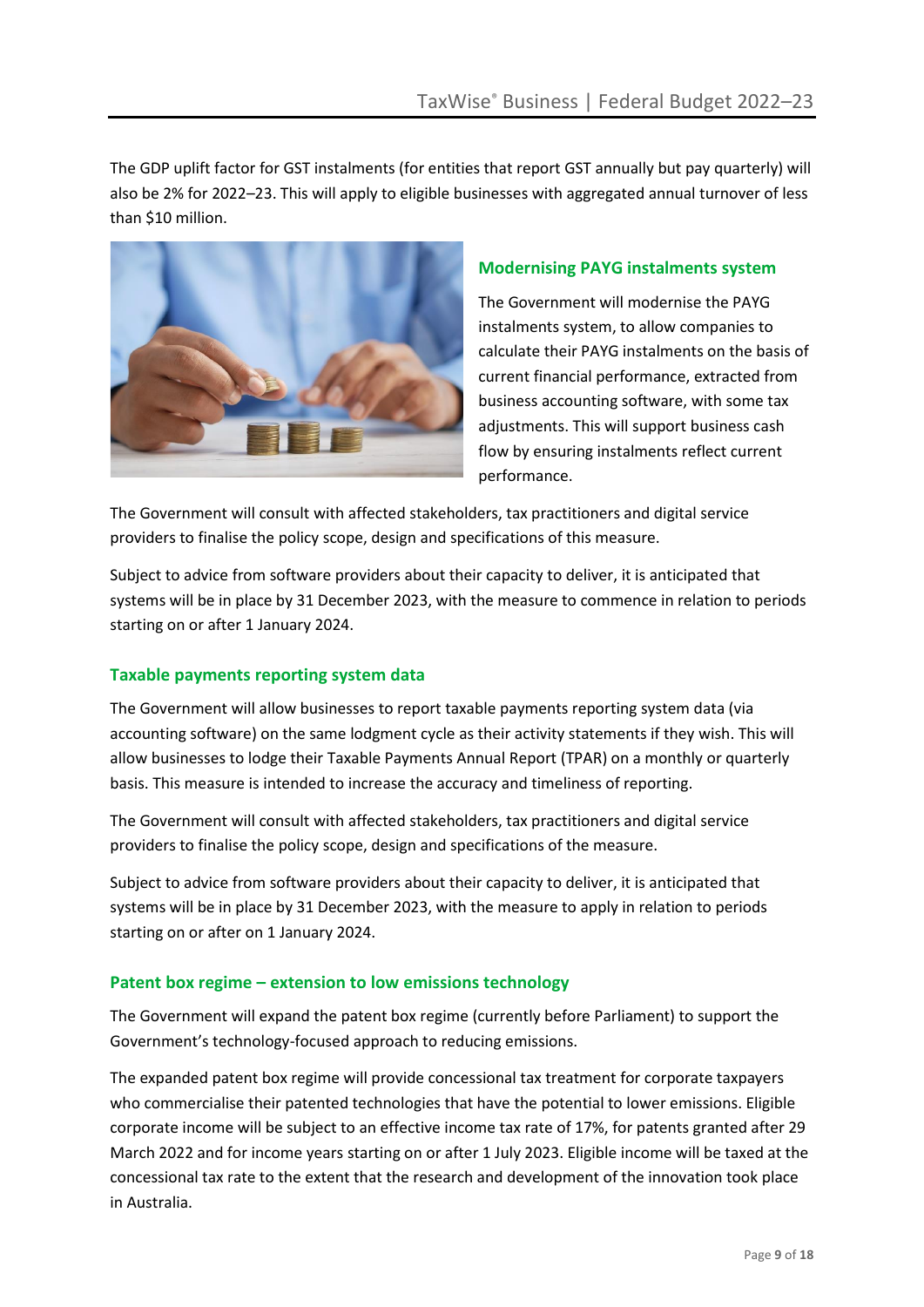Patents relating to low emissions technology, as set out in the 140 technology areas listed in the Government's 2020 Technology and Investment Roadmap Discussion Paper or included as priority technologies in the Government's 2021 and future annual Low Emissions Technology Statements will be within scope, provided the patented technology is considered to reduce emissions.

The Government will consult with industry before settling the detailed design of the patent box expansion to low emissions technologies.

#### **Patent box regime – extension to agricultural sector**

The Government will expand the patent box regime (currently before Parliament) to support practical, technology-focused innovations in the Australian agricultural sector.

The Government will provide concessional tax treatment for corporate taxpayers who commercialise their eligible patents linked to agricultural and veterinary (agvet) chemical products listed on the Australian Pesticides and Veterinary Medicines Authority (APVMA), PubCRIS (Public Chemicals Registration Information System) register, or eligible Plant Breeder's Rights (PBRs).

Eligible corporate income will be subject to an effective income tax rate of 17% for PBRs and patents granted or issued after 29 March 2022 and for income years starting on or after 1 July 2023. Eligible income will be taxed at the concessional tax rate to the extent that the research and development of the innovation took place in Australia.

The Government will consult with industry before settling the detailed design of the patent box expansion to agriculture.

#### **COVID-19 business grants**

The following State government COVID-19 business support grants are not taxable (they are nonassessable non-exempt income):

- **NSW Accommodation Support Grant**
- **▪** NSW Commercial Landlord Hardship Grant
- **▪** NSW Performing Arts Relaunch Package
- **▪** NSW Festival Relaunch Package
- **▪** NSW 2022 Small Business Support Program
- **▪** Queensland 2021 COVID-19 Business Support Grant
- **▪** South Australia COVID-19 Tourism and Hospitality Support Grant
- **▪** South Australia COVID-19 Business Hardship Grant.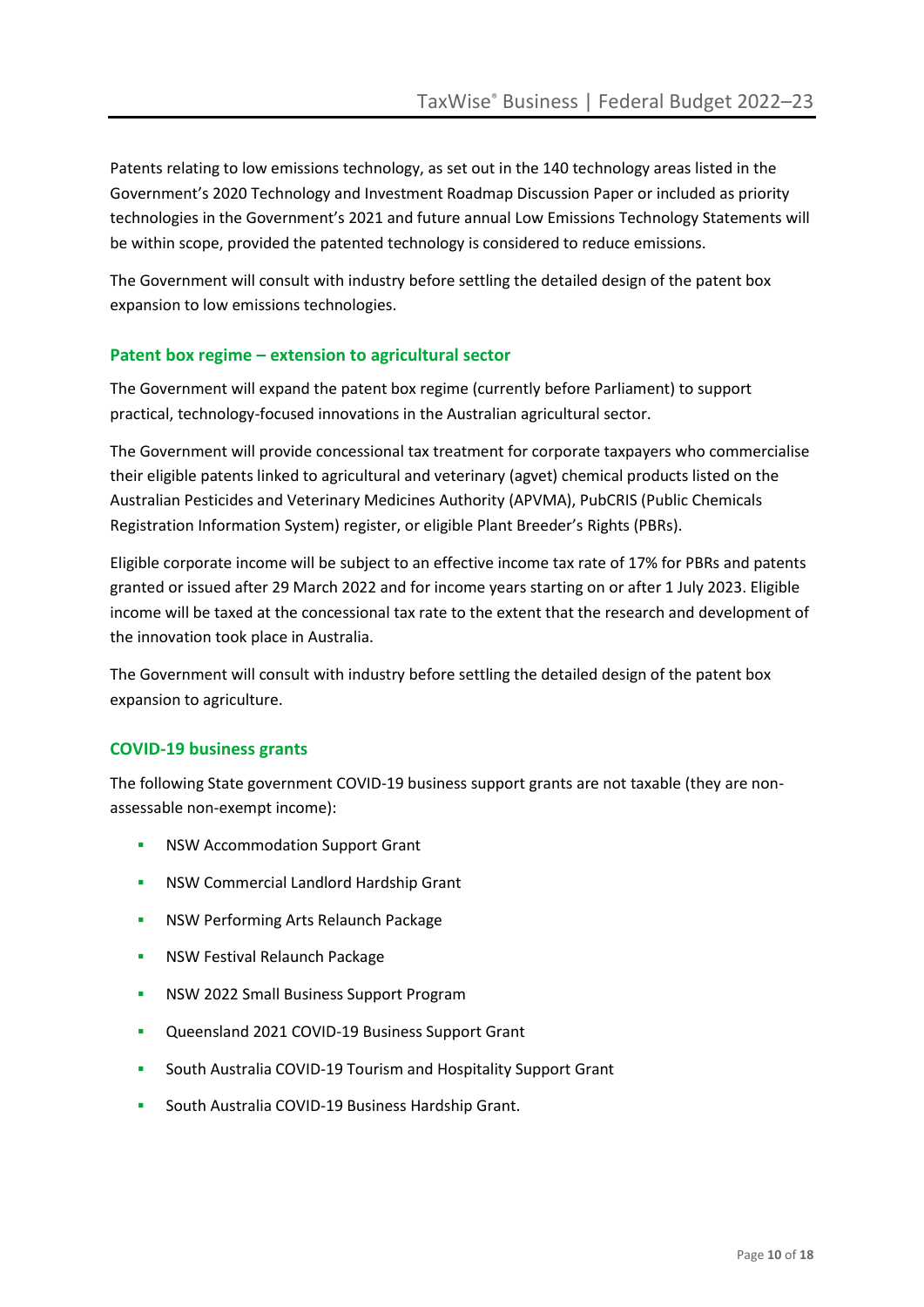#### **COVID-19 tests – no FBT**

As noted above, the cost of a COVID-19 test for a work-related purpose will be tax deductible (from 1 July 2021). The Government will also ensure that FBT will not be payable by businesses where the tests are provided to employees for that purpose (from 1 April 2021).

#### **Primary producers – increasing concessional tax treatment**

The Government will allow the proceeds from the sale of Australian Carbon Credit Units (ACCUs) and biodiversity certificates generated from on-farm activities to be treated as primary production income for the purposes of the income tax averaging rules and the farm management deposits (FMD) scheme. This will apply from 1 July 2022.

The Government will also change the taxing point of ACCUs for eligible primary producers to the year when they are sold, and extend similar treatment to biodiversity certificates issued under the Agriculture Biodiversity Stewardship Market scheme, also from 1 July 2022.

Eligible primary producers are those who are currently eligible for tax averaging and the FMD scheme.

![](_page_10_Picture_7.jpeg)

These changes are intended to encourage more primary producers in regional and remote areas to undertake additional carbon abatement and biodiversity stewardship activities.

#### **No changes to superannuation guarantee rate**

The Government did not announce any changes to the already legislated increases in the superannuation guarantee (SG) rate. Accordingly, the SG rate is still due to increase from 10% to 10.5% from 1 July 2022, and thereafter by 0.5% per year until it reaches 12% from 1 July 2025.

#### **Digitalising trust income reporting**

The Government will digitalise trust and beneficiary income reporting and processing, by allowing all trust tax return filers the option to lodge income tax returns electronically, increasing pre-filling and automating ATO assurance processes.

The measure will commence from 1 July 2024, subject to advice from software providers about their capacity to deliver.

#### **Access to employee share schemes – unlisted companies**

The Government will expand access to employee share schemes.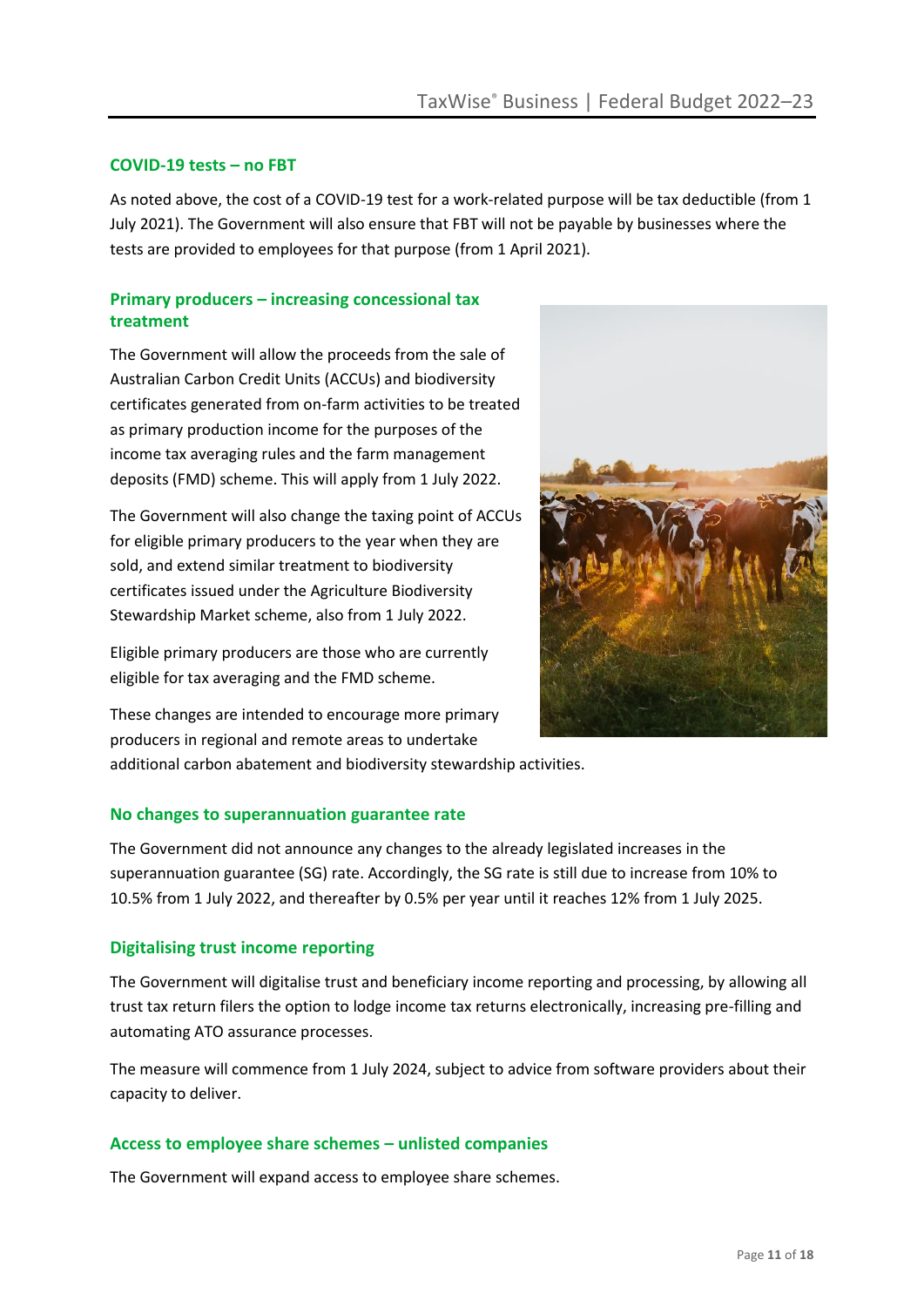Where employers make larger offers in connection with employee share schemes in unlisted companies, participants will be able to invest up to:

- **▪** \$30,000 per participant per year, accruable for unexercised options for up to 5 years, plus 70% of dividends and cash bonuses; or
- **■** any amount, if it would allow them to immediately take advantage of a planned sale or listing of the company to sell their purchased interests at a profit.

The Government will also remove regulatory requirements for offers to independent contractors, where they do not have to pay for interests.

#### **ABN reforms**

The start date of the Shadow Economy measure – *Strengthening the Australian Business Number (ABN) system*, announced in the Federal Budget 2019–20, will be delayed by 12 months to assist with integration into the Australian Business Registry Services (ABRS). Under those measures, ABN holders with an income tax return obligation will be required to lodge their income tax return (from 1 July 2022) and confirm the accuracy of their details on the Australian Business Register annually (from 1 July 2023).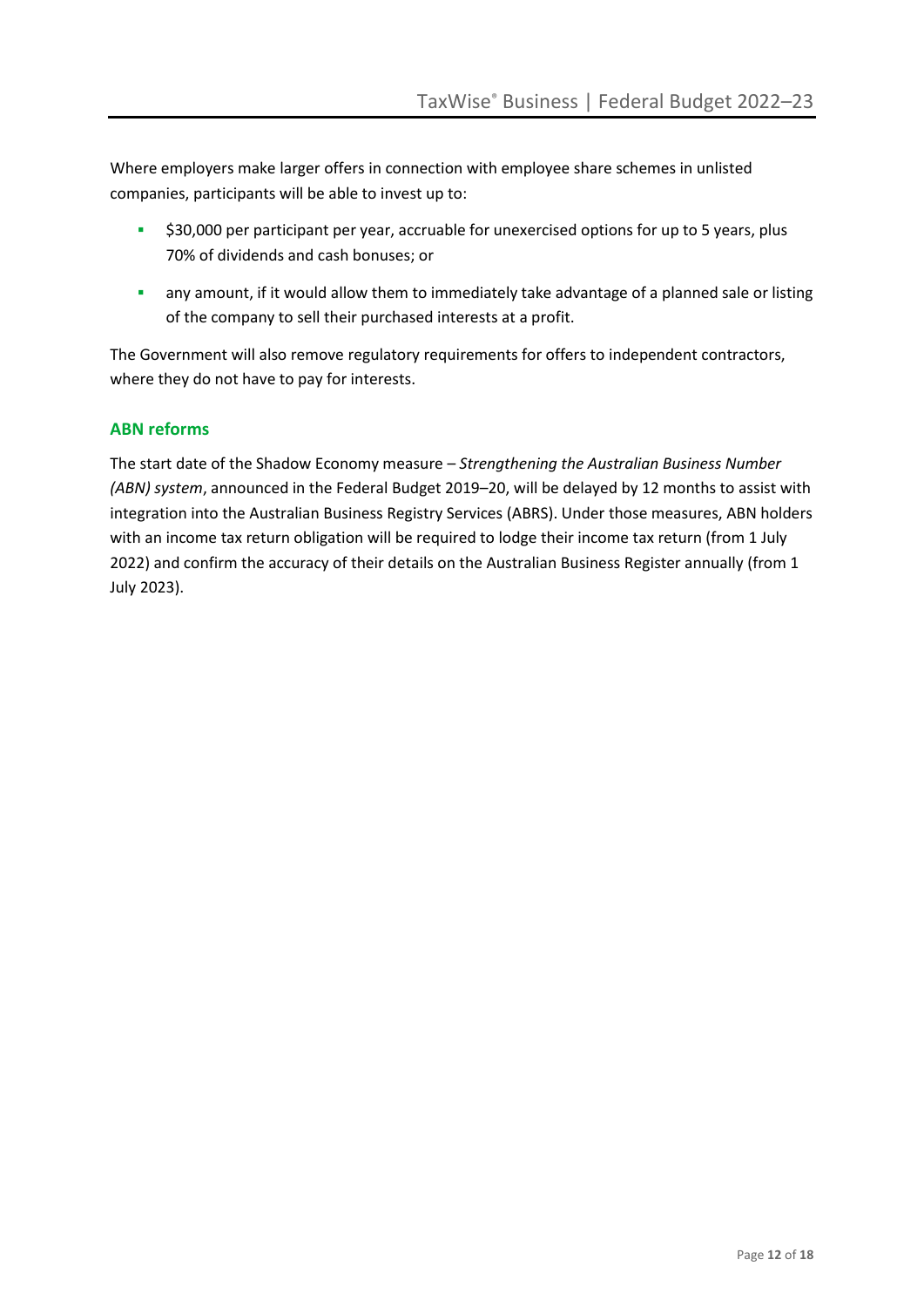![](_page_12_Picture_1.jpeg)

### Other Measures

#### **One-off cost of living payment**

The Government will make a \$250 one-off cost of living payment in April 2022 to 6 million eligible pensioners, welfare recipients, veterans and eligible concession card holders.

The \$250 payment will not be taxable and will not count as income support for the purposes of any Government income support. A person can only receive one economic support payment, even if they are eligible under 2 or more of the categories listed below.

The payment will be available only to Australian residents who are eligible recipients of the following payments and to concession card holders:

- **▪** Age Pension
- **▪** Disability Support Pension
- **▪** Parenting Payment
- **▪** Carer Payment
- **▪** Carer Allowance (if not in receipt of a primary income support payment)
- **▪** Jobseeker Payment
- **▪** Youth Allowance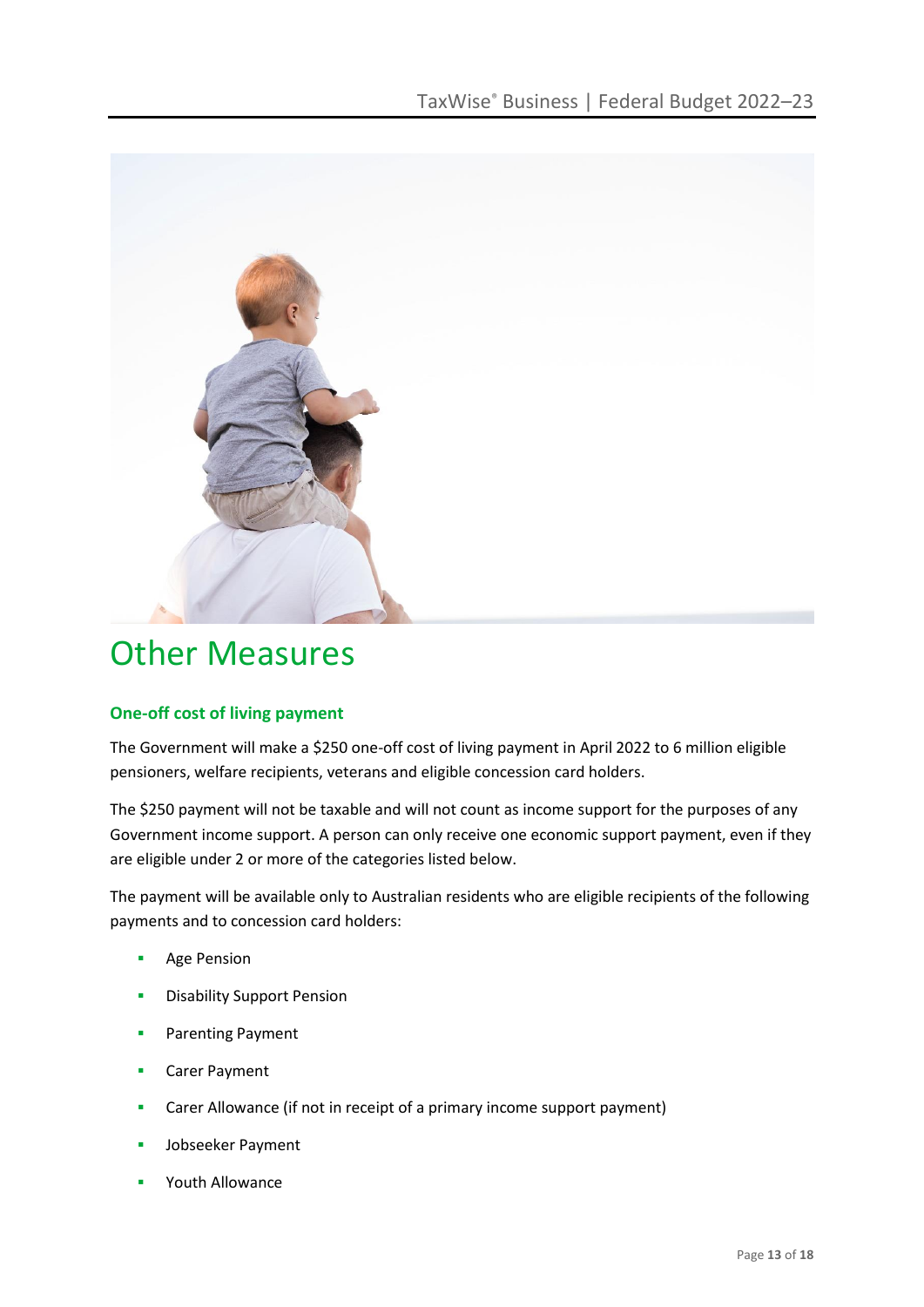- **▪** Austudy and Abstudy Living Allowance
- **▪** Double Orphan Pension
- **▪** Special Benefit
- **▪** Farm Household Allowance
- **▪** Pensioner Concession Card (PCC) holders
- **▪** Commonwealth Seniors Health Card holders
- **▪** Eligible Veterans' Affairs payment recipients and Veteran Gold card holders.

This measure is anticipated to cost \$1.5 billion.

#### **Paid Parental Leave scheme**

The Paid Parental Leave scheme will be enhanced by rolling Dad and Partner Pay into Parental Leave Pay to create a single scheme of up to 20 weeks, fully flexible and shareable for eligible working parents as they see fit. The Paid Parental Leave can be taken any time within 2 years of the birth or adoption of their child.

The income test will also be broadened to have an additional household income eligibility test.

#### **Support for apprentices**

The Boosting Apprenticeship Commencement (BAC) and Completing Apprenticeship Commencements (CAC) wage subsidies have been extended by 3 months to 30 June 2022 (at a cost of \$365.3 million).

In addition, the Government will:

- **▪** introduce a new streamlined Australian Apprenticeships Incentive System from 1 July 2022 over 5 years (at a cost of \$954 million) as further support to employers and apprentices in priority occupations;
- **▪** increase apprenticeship In-Training Support in 2022–23 by an additional 2,500 places for young Australians aged 15–20 years.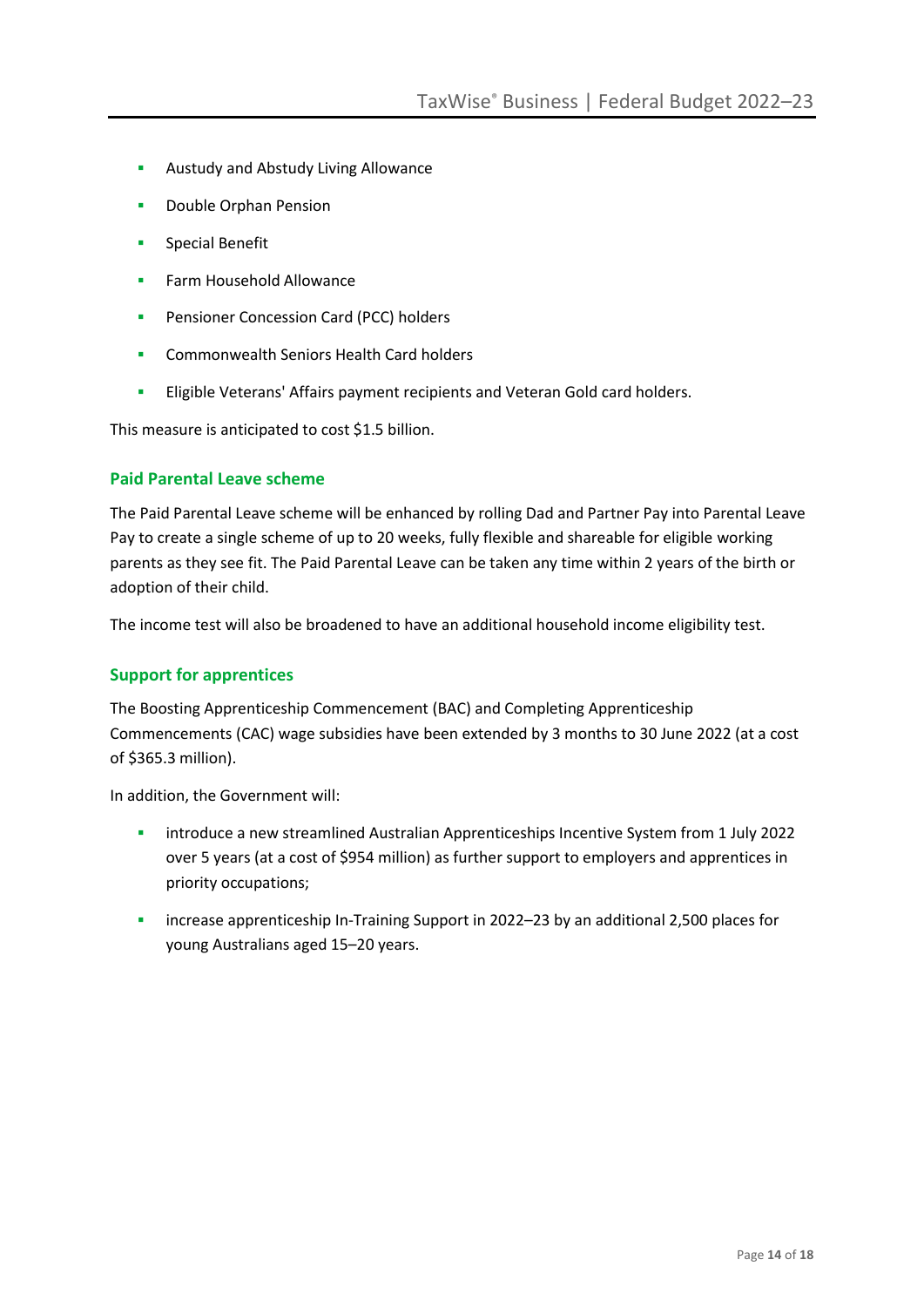#### **Affordable housing**

The Government will increase the number of guarantees under the Home Guarantee Scheme to 50,000 per year for 3 years from 2022–23 as follows:

- **▪** 35,000 guarantees per year ongoing for the First Home Guarantee (formerly the First Home Loan Deposit Scheme);
- **▪** 5,000 places per year to 30 June 2025 for the Family Home Guarantee;

![](_page_14_Picture_5.jpeg)

**▪** 10,000 places per year to 30 June 2025 for a new Regional Home Guarantee to support eligible citizens and permanent residents, who have not owned a home for 5 years, to purchase a new home in a regional location with a minimum 5% deposit.

Thereafter, the number of guarantees will be 35,000 a year to support homebuyers to purchase a home with a lower deposit.

The Government will also increase the Government guaranteed liability cap of the National Housing and Finance Investment Corporation (NHFIC) by \$2.0 billion to \$5.5 billion to enable NHFIC to support increased loans through the Affordable Housing Aggregator, which increases support for affordable housing.

#### **Australian Business Registers – modernisation**

The Government has confirmed that Australia's Business Registers (i.e. the company registration and lifecycle management system) will be moving to a modernised platform by September 2023. The reforms include:

- removing the companies' annual late review fee;
- **■** reducing the number of fees paid for ad hoc lodgements under current requirements;
- **▪** removing fees for searches conducted on the new registry website; and
- **▪** providing funding to Treasury to redesign wholesale business register search services (facilitated by third-party services).

#### **Fuel and alcohol excise streamlining measures**

The Government intends to streamline the administration of fuel and alcohol excise and exciseequivalent customs goods from 1 July 2023. The proposed changes will: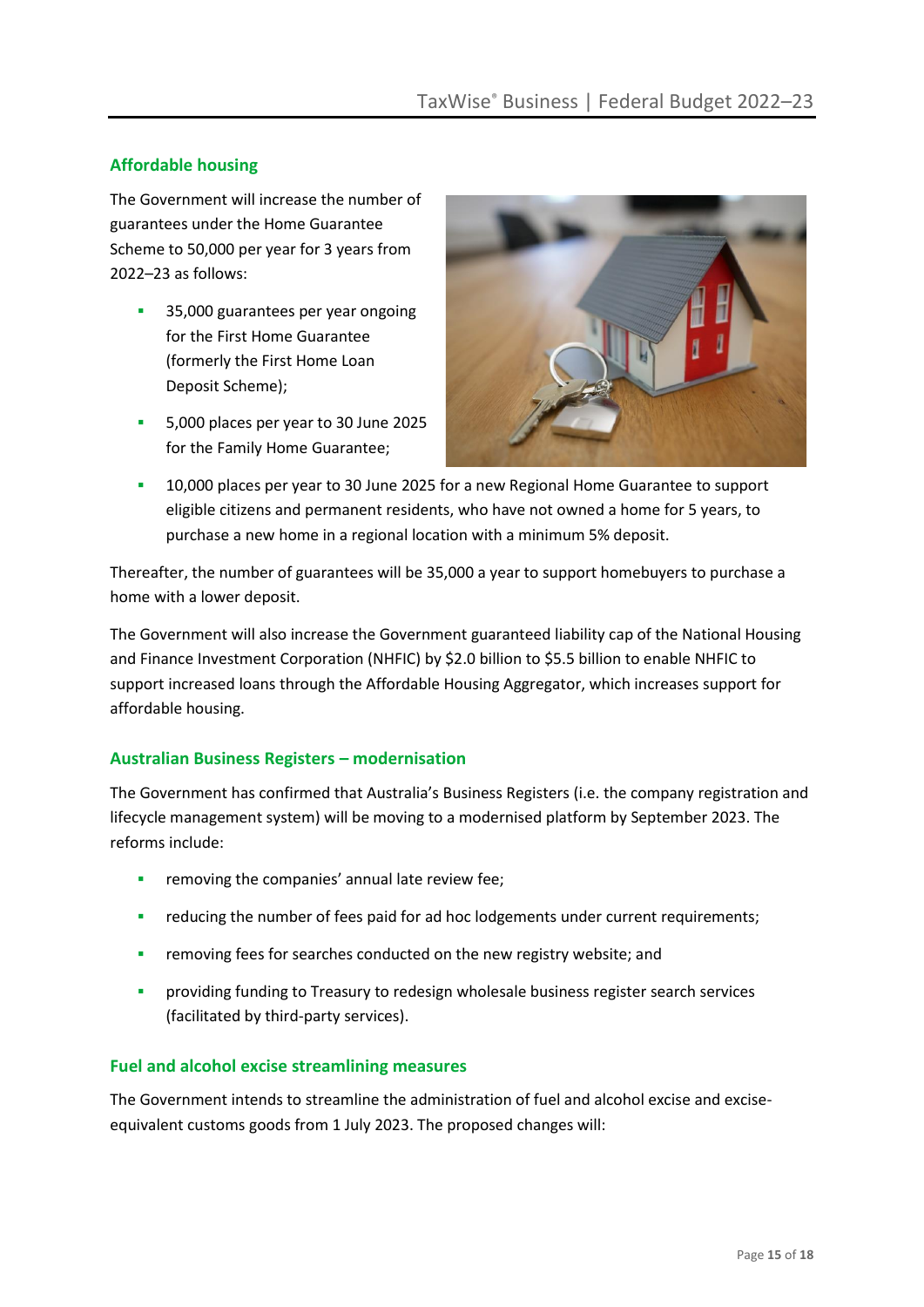- **■** enable fuel and alcohol businesses with an annual turnover of less than \$50 million to lodge and pay excise and excise-equivalent customs duty on a quarterly basis, rather than weekly or monthly as at present. These businesses will lodge returns and pay excise by the 28<sup>th</sup> day of the month after the end of each quarter;
- **▪** streamline and align licensing requirements across the excise system, by removing all renewal requirements for excise and excise-equivalent customs goods licences and removing licence fees;
- **■** introduce a refund provision, similar to that in the excise law, for excise-equivalent customs duty on petroleum-based oils used in the further manufacture of petroleum lubricants, ending double taxation of these oils;
- **■** amend the excise law to provide a targeted exemption from excise licensing requirements, up to a threshold of 10,000 litres per year, for licensed hospitality venues to fill beer from kegs into sealed, non-pressurised containers of no more than 2 litres capacity and not designed for medium- to long-term storage.

#### **Foreign investment**

The Government will amend Australia's foreign investment framework to streamline the requirement for some investors to notify the Government before acquiring an interest, while still maintaining the Government's ability to address national interest concerns as they arise. These amendments are due to commence on 1 April 2022.

For further information, see the Explanatory Statement to the exposure draft of the *[Foreign](https://treasury.gov.au/consultation/c2022-244363-edr)  [Acquisitions and Takeovers Amendment Regulations 2022](https://treasury.gov.au/consultation/c2022-244363-edr)*.

#### **Indirect tax concessions – diplomats**

The Government has granted or extended access to refunds of indirect tax under the Indirect Tax Concession Scheme (ITCS) to the diplomatic and consular representations of: Fiji, India, Indonesia, Latvia, Malaysia, Nauru, Papua New Guinea, the Taipei Economic and Cultural Office, the Democratic Republic of Timor-Leste, Tonga, Samoa, the Solomon Islands, the United Kingdom and Vanuatu.

Under the ITCS, diplomatic and consular representations receive refunds for indirect taxes including GST, fuel and alcohol taxes.

The Government has also extended ITCS access for Papua New Guinea and the Taipei Economic and Cultural Office to include construction and renovation relating to their current and future diplomatic missions and consular posts.

#### **Future Fund subsidiaries**

The Government will amend the law to exempt wholly owned Australian incorporated subsidiaries of the Future Fund Board of Guardians from corporate income tax. The measure will have effect from the subsidiaries' first income year after the enabling legislation receives Royal Assent.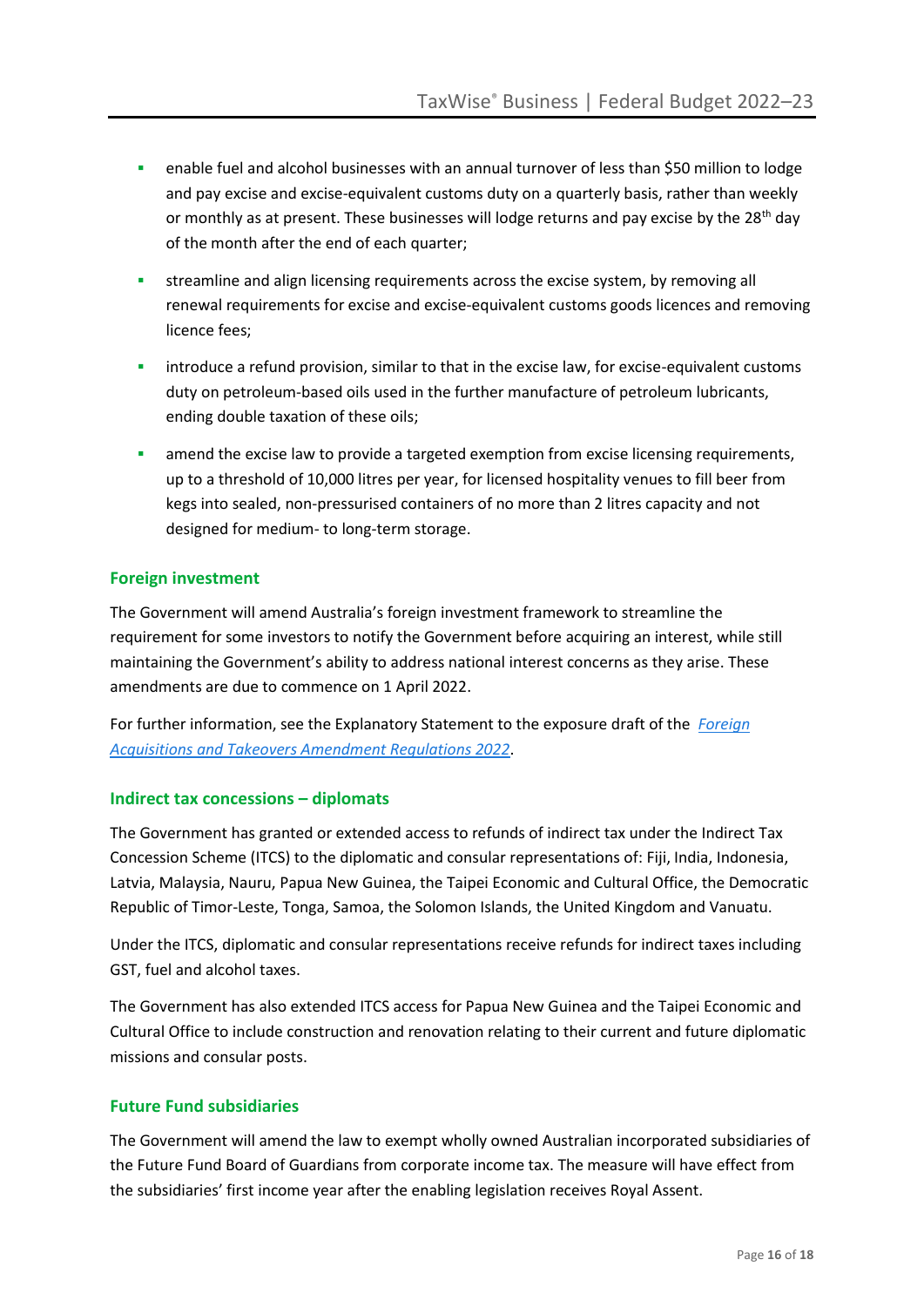#### **Funding arrangements**

Various funding measures that may interest readers include:

- **▪** a further \$53.9 million in 2021–22 to extend COVID-19 Business Support Payments and access to the Pandemic Leave Disaster Payment;
- **▪** \$6.6 million over the forward estimates period (2023–24, 2024–25 and 2025–26) for the development of IT infrastructure required to allow the ATO to share Single Touch Payroll (STP) data with State and Territory Revenue Offices on an ongoing basis;
- **▪** \$325 million in 2023–24 and \$327.6 million in 2024–25 to the ATO to extend the operation of the Tax Avoidance Taskforce by 2 years to 30 June 2025 – the Taskforce undertakes compliance activities targeting multinationals, large public and private groups, trusts and high wealth individuals. It also scrutinises specialist tax advisers and intermediaries who promote tax avoidance schemes and strategies;
- **▪** \$29.8 million over 4 years (partially met from ASIC's existing resources) from 2022–23 to further reform insolvency arrangements, including implementing reforms to unfair preference rules, clarifying the treatment of trusts with corporate trustees under Australia's insolvency laws and implementing the Government's response to the recommendations of the Independent Safe Harbour Review;
- **▪** \$25.2 million over 3 years from 2021–22 to deliver initiatives to support small businesses, including enhancing and redesigning the Payment Times Reporting Portal and Register, enhancing small business financial capability, supporting the New Access for Small Business Owners program delivered by Beyond Blue to continue to provide free, accessible, and tailored mental health support to small business owners, extending the Small Business Debt Helpline program operated by Financial Counselling Australia.